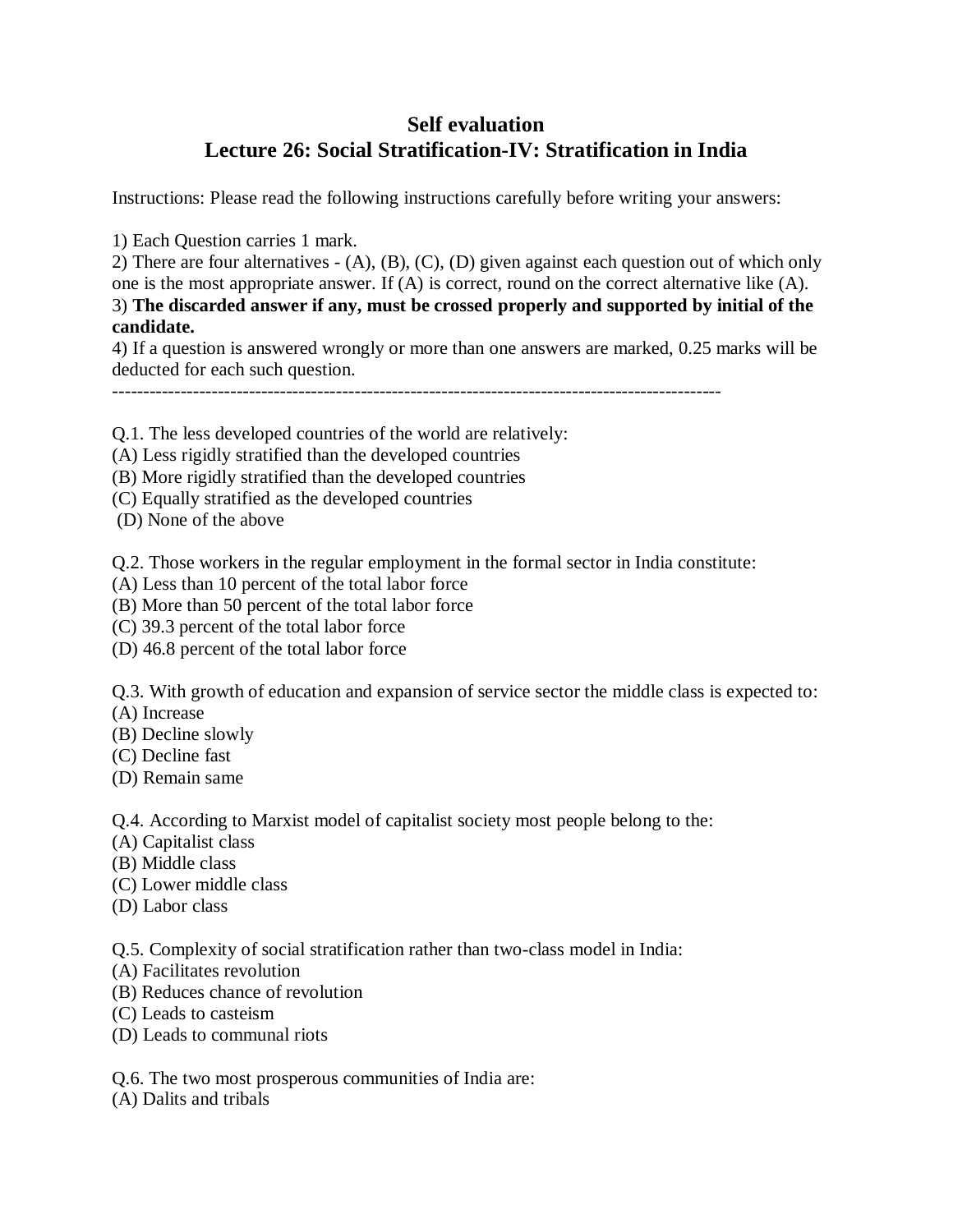(B) Dalits and Sikhs

- (C) Jains and tribals
- (D) Jains and Sikhs

Q.7. A stratified system continues because:

- (A) The upper class believes in this
- (B) The lower class believes in this
- (C) The intermediate class believes in this
- (D) All of the above

Q.8. Kingsley Davis says that it is necessary to have social stratification because:

- (A) It is a means of role allocation
- (B) It leads to elite rule
- (C) It leads to status quo
- (D) It is sanctioned by religion

Q.9. A functional sociologist who criticized Kingsley Davis's theory of social stratification by talking about the dysfunctions of social stratification is:

- (A) Pierre Boudieu
- (B) P. Sorokin
- (C) M. M. Tumin
- (D) None of these

Q.10. The dysfunctions of social stratification include:

- (A) Limits on talent search
- (B) Distrust and disloyalty on the part of the lower classes
- (C) Conflicting claims and social conflict
- (D) All of the above